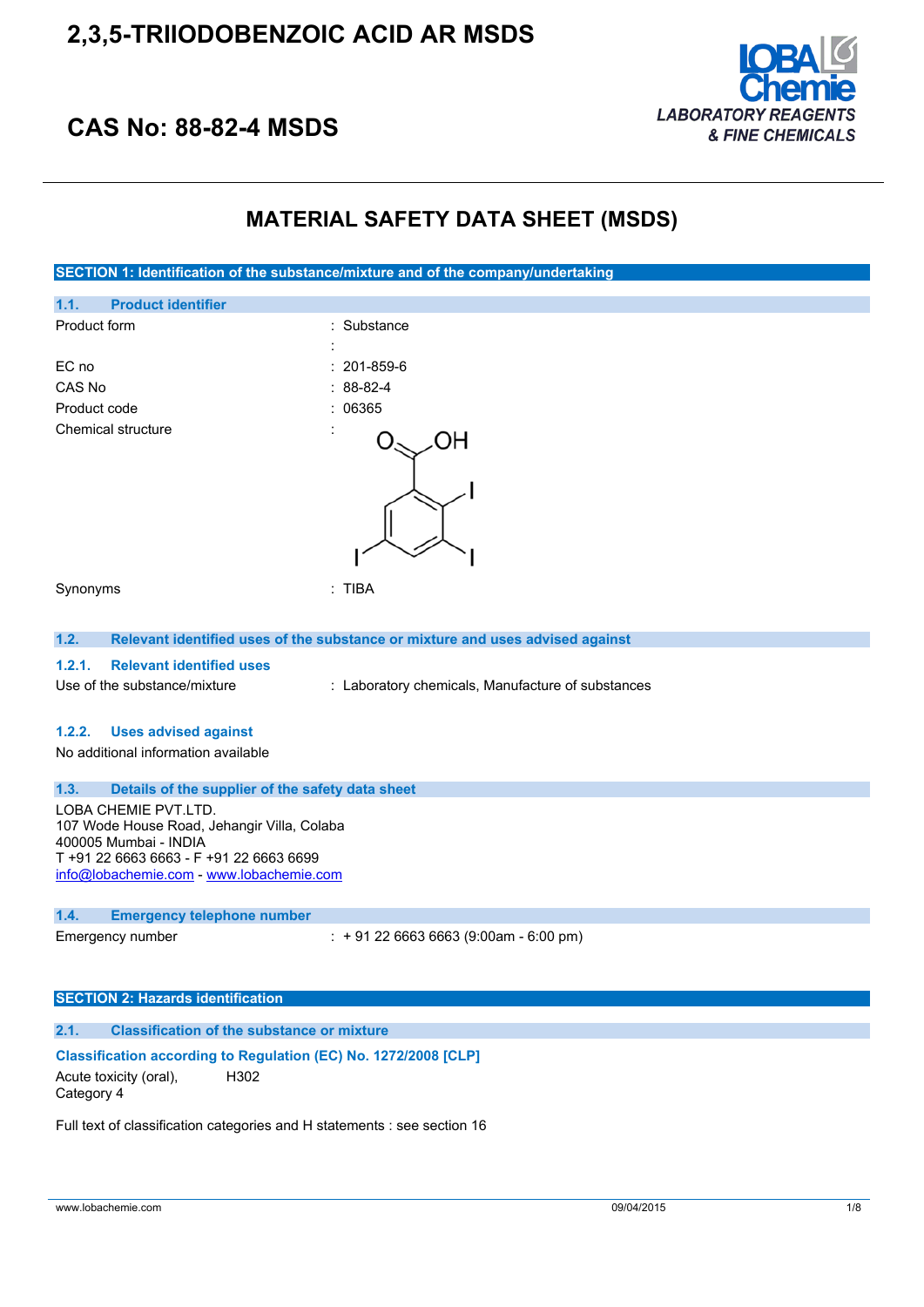#### **Classification according to Directive 67/548/EEC or 1999/45/EC**

Xn; R22 Full text of R-phrases: see section 16

**Adverse physicochemical, human health and environmental effects** No additional information available



#### **2.3. Other hazards**

No additional information available

|        | <b>SECTION 3: Composition/information on ingredients</b> |                                    |  |  |
|--------|----------------------------------------------------------|------------------------------------|--|--|
|        |                                                          |                                    |  |  |
| 3.1.   | <b>Substance</b>                                         |                                    |  |  |
| Name   |                                                          | $\pm$ 2.3.5-TRIIODOBENZOIC ACID AR |  |  |
| CAS No |                                                          | $: 88-82-4$                        |  |  |
| EC no  |                                                          | $: 201 - 859 - 6$                  |  |  |

Full text of R- and H-phrases: see section 16

**SECTION 4: First aid measures**

| 3.2.           | <b>The continued and interest</b><br>aure |  |  |
|----------------|-------------------------------------------|--|--|
| Not applicable |                                           |  |  |

| 4.1. | <b>Description of first aid measures</b> |                                                                                                                                                                                     |
|------|------------------------------------------|-------------------------------------------------------------------------------------------------------------------------------------------------------------------------------------|
|      | First-aid measures after inhalation      | : Remove person to fresh air and keep comfortable for breathing. Give oxygen or<br>artificial respiration if necessary. If you feel unwell, seek medical advice.                    |
|      | First-aid measures after skin contact    | : Gently wash with plenty of soap and water. If skin irritation occurs: Get medical<br>advice/attention.                                                                            |
|      | First-aid measures after eye contact     | : Remove contact lenses, if present and easy to do. Continue rinsing. Rinse cautiously<br>with water for several minutes. If eye irritation persists: Get medical advice/attention. |
|      | First-aid measures after ingestion       | : Rinse mouth. Call a POISON CENTER or doctor/physician if you feel unwell.                                                                                                         |
|      | www.lobachemie.com                       | 09/04/2015<br>2/8                                                                                                                                                                   |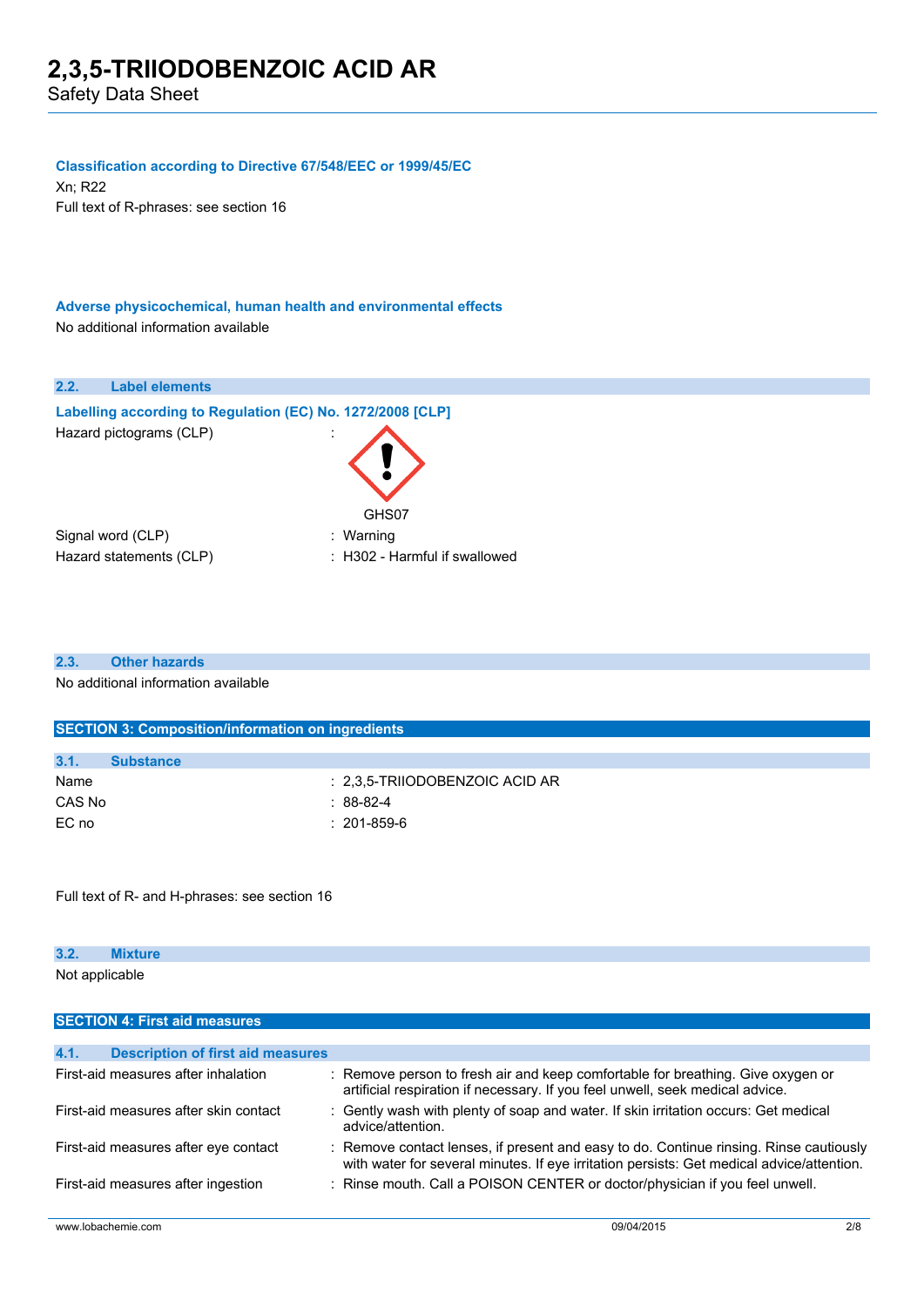Safety Data Sheet

| 4.2.<br>Most important symptoms and effects, both acute and delayed |                                                                            |                                                                                                               |  |  |
|---------------------------------------------------------------------|----------------------------------------------------------------------------|---------------------------------------------------------------------------------------------------------------|--|--|
| Symptoms/injuries after ingestion<br>: Harmful if swallowed.        |                                                                            |                                                                                                               |  |  |
| 4.3.                                                                | Indication of any immediate medical attention and special treatment needed |                                                                                                               |  |  |
| Treat symptomatically.                                              |                                                                            |                                                                                                               |  |  |
|                                                                     | <b>SECTION 5: Firefighting measures</b>                                    |                                                                                                               |  |  |
| 5.1.                                                                | <b>Extinguishing media</b>                                                 |                                                                                                               |  |  |
|                                                                     | Suitable extinguishing media                                               | : dry chemical powder, alcohol-resistant foam, carbon dioxide (CO2).                                          |  |  |
|                                                                     | Unsuitable extinguishing media                                             | : Do not use a heavy water stream.                                                                            |  |  |
| 5.2.                                                                | Special hazards arising from the substance or mixture                      |                                                                                                               |  |  |
|                                                                     | No additional information available                                        |                                                                                                               |  |  |
| 5.3.                                                                | <b>Advice for firefighters</b>                                             |                                                                                                               |  |  |
|                                                                     | Protection during firefighting                                             | : Do not attempt to take action without suitable protective equipment.                                        |  |  |
|                                                                     | <b>SECTION 6: Accidental release measures</b>                              |                                                                                                               |  |  |
| 6.1.                                                                |                                                                            | Personal precautions, protective equipment and emergency procedures                                           |  |  |
| 6.1.1.                                                              | For non-emergency personnel                                                |                                                                                                               |  |  |
| <b>Emergency procedures</b>                                         |                                                                            | : Evacuate unnecessary personnel.                                                                             |  |  |
| 6.1.2.                                                              | For emergency responders                                                   |                                                                                                               |  |  |
| Protective equipment                                                |                                                                            | : Use personal protective equipment as required.                                                              |  |  |
| <b>Emergency procedures</b>                                         |                                                                            | : Stop release.                                                                                               |  |  |
| 6.2.                                                                | <b>Environmental precautions</b>                                           |                                                                                                               |  |  |
|                                                                     | Avoid release to the environment.                                          |                                                                                                               |  |  |
| 6.3.                                                                | Methods and material for containment and cleaning up                       |                                                                                                               |  |  |
| Methods for cleaning up                                             |                                                                            | : Clear up rapidly by scoop or vacuum.                                                                        |  |  |
| 6.4.                                                                | <b>Reference to other sections</b>                                         |                                                                                                               |  |  |
|                                                                     | No additional information available                                        |                                                                                                               |  |  |
|                                                                     | <b>SECTION 7: Handling and storage</b>                                     |                                                                                                               |  |  |
| 7.1.                                                                | <b>Precautions for safe handling</b>                                       |                                                                                                               |  |  |
|                                                                     | Precautions for safe handling                                              | : Do not get in eyes, on skin, or on clothing.                                                                |  |  |
| Hygiene measures                                                    |                                                                            | : Do not eat, drink or smoke when using this product. Wash  thoroughly after<br>handling.                     |  |  |
| 7.2.                                                                | <b>Conditions for safe storage, including any incompatibilities</b>        |                                                                                                               |  |  |
| Storage conditions                                                  |                                                                            | : Store in original container. Keep container tightly closed. Store in a dry place.<br>Protect from moisture. |  |  |
| 7.3.                                                                | <b>Specific end use(s)</b>                                                 |                                                                                                               |  |  |
|                                                                     | No additional information available                                        |                                                                                                               |  |  |
|                                                                     | <b>SECTION 8: Exposure controls/personal protection</b>                    |                                                                                                               |  |  |
| 8.1.                                                                | <b>Control parameters</b>                                                  |                                                                                                               |  |  |

No additional information available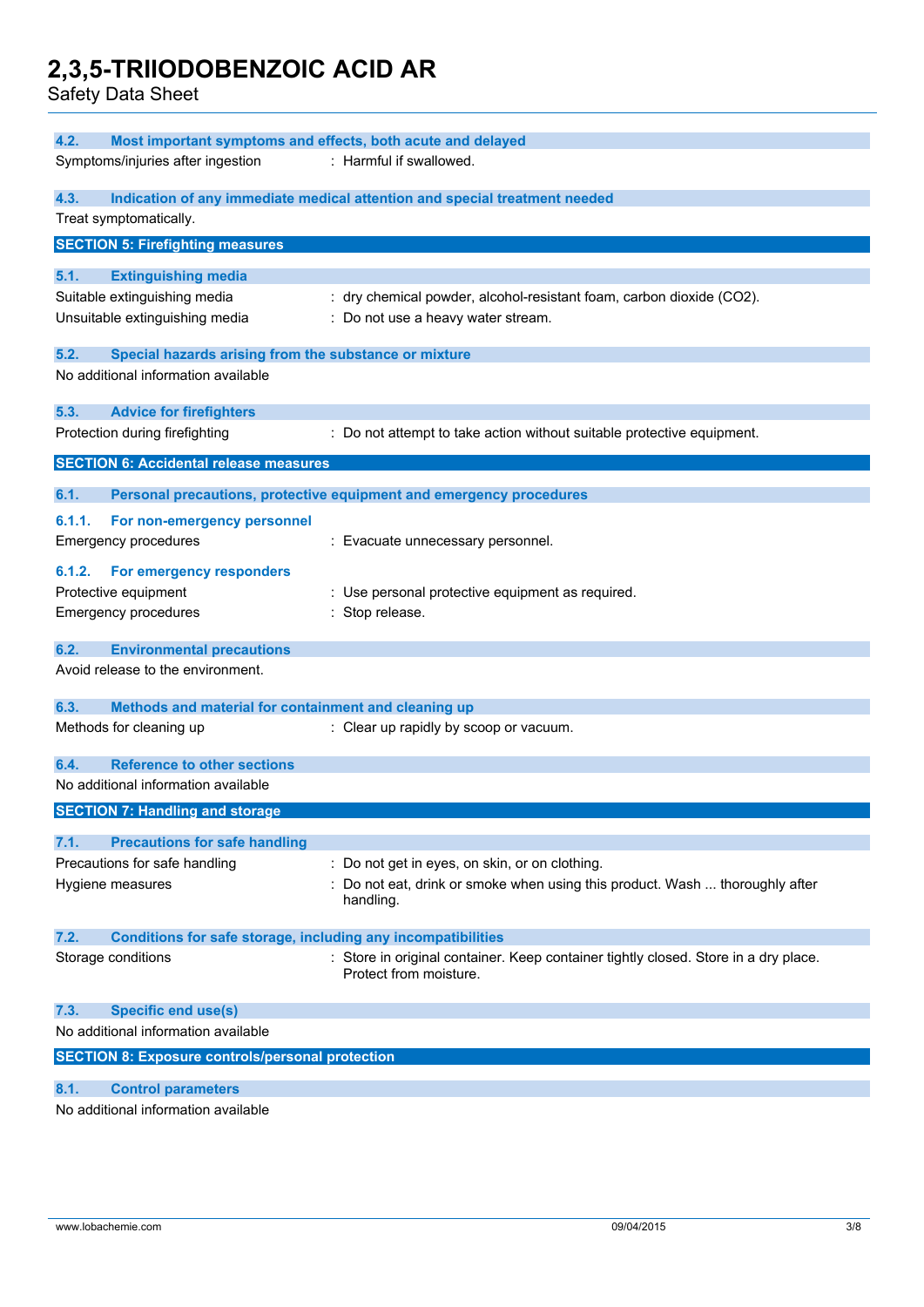Safety Data Sheet

| 8.2.<br><b>Exposure controls</b>                              |                                      |
|---------------------------------------------------------------|--------------------------------------|
| Hand protection                                               | : protective gloves                  |
| Eye protection                                                | : Chemical goggles or safety glasses |
| Skin and body protection                                      | : Wear suitable protective clothing  |
| Respiratory protection                                        | : Wear respiratory protection        |
| <b>SECTION 9: Physical and chemical properties</b>            |                                      |
| 9.1.<br>Information on basic physical and chemical properties |                                      |
| Physical state                                                | : Solid                              |
| Molecular mass                                                | : 499.81 g/mol                       |
| Colour                                                        | : light brown.                       |
| Odour                                                         | : No data available                  |
| Odour threshold                                               | : No data available                  |
| pH                                                            | : No data available                  |
| Relative evaporation rate (butylacetate=1)                    | : No data available                  |
| Melting point                                                 | : 220 - 222 °C                       |
| Freezing point                                                | : No data available                  |
| <b>Boiling point</b>                                          | : No data available                  |
| Flash point                                                   | : No data available                  |
| Auto-ignition temperature                                     | : No data available                  |
| Decomposition temperature                                     | : No data available                  |
| Flammability (solid, gas)                                     | : No data available                  |
| Vapour pressure                                               | : No data available                  |
| Relative vapour density at 20 °C                              | : No data available                  |
| Relative density                                              | : No data available                  |
| Solubility                                                    | : Water: Insoluble in water          |
| Log Pow                                                       | : No data available                  |
| Viscosity, kinematic                                          | : No data available                  |
| Viscosity, dynamic                                            | : No data available                  |
| Explosive properties                                          | : No data available                  |
| Oxidising properties                                          | : No data available                  |
| <b>Explosive limits</b>                                       | : No data available                  |
|                                                               |                                      |

#### **9.2. Other information**

No additional information available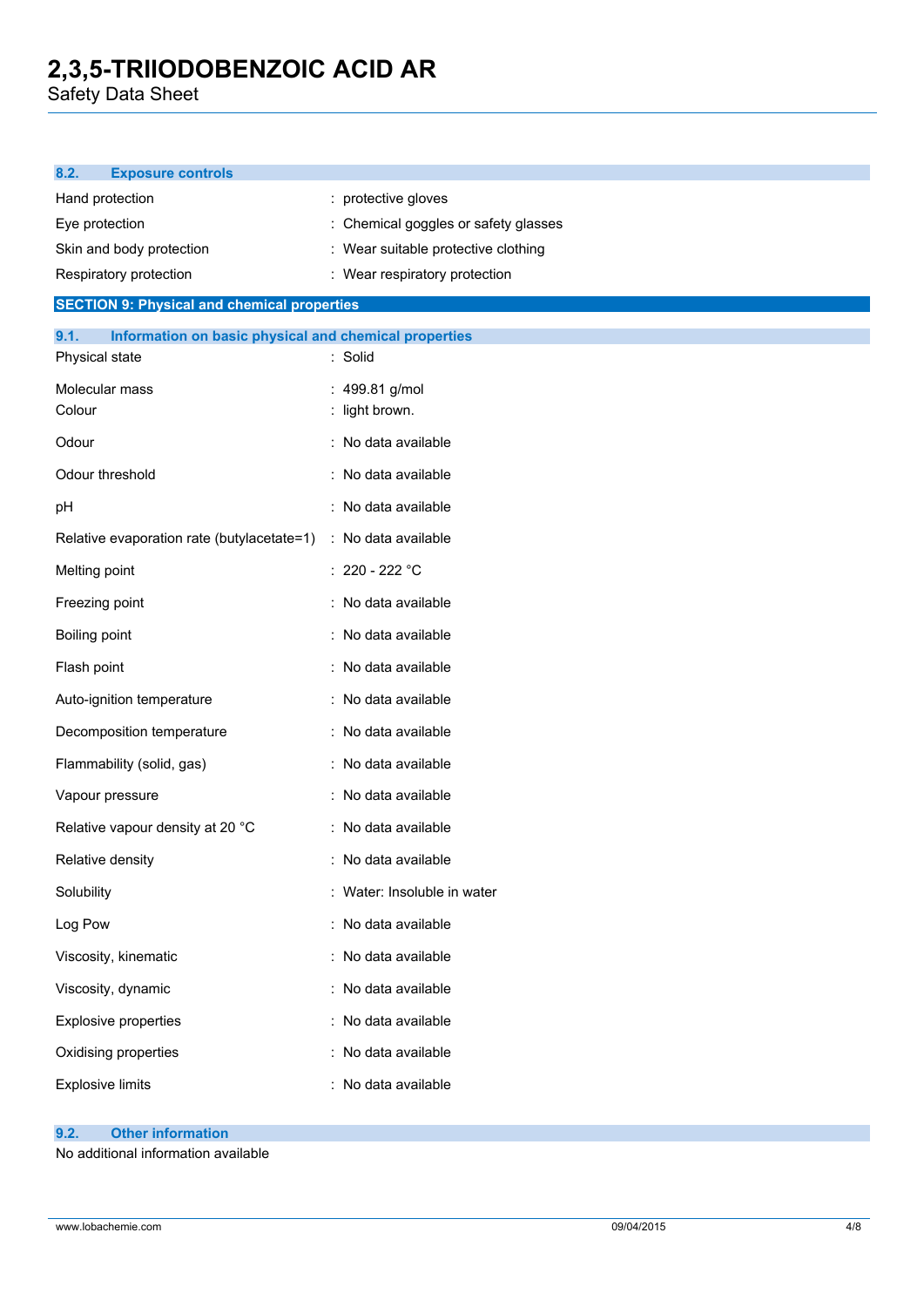Safety Data Sheet

| <b>SECTION 10: Stability and reactivity</b>          |                               |
|------------------------------------------------------|-------------------------------|
|                                                      |                               |
| <b>Reactivity</b><br>10.1.                           |                               |
| No additional information available                  |                               |
| 10.2.<br><b>Chemical stability</b>                   |                               |
| Stable under normal conditions.                      |                               |
|                                                      |                               |
| <b>Possibility of hazardous reactions</b><br>10.3.   |                               |
| No additional information available                  |                               |
| 10.4.<br><b>Conditions to avoid</b>                  |                               |
| Direct sunlight. Air contact. Moisture.              |                               |
|                                                      |                               |
| 10.5.<br><b>Incompatible materials</b>               |                               |
| No additional information available                  |                               |
| 10.6.<br><b>Hazardous decomposition products</b>     |                               |
| No additional information available                  |                               |
|                                                      |                               |
| <b>SECTION 11: Toxicological information</b>         |                               |
|                                                      |                               |
| 11.1.<br><b>Information on toxicological effects</b> |                               |
| Acute toxicity                                       | : Oral: Harmful if swallowed. |
|                                                      |                               |
|                                                      |                               |
| Skin corrosion/irritation                            | : Not classified              |
| Serious eye damage/irritation                        | Not classified                |
| Respiratory or skin sensitisation                    | Not classified                |
| Germ cell mutagenicity                               | : Not classified              |
| Carcinogenicity                                      | : Not classified              |
|                                                      |                               |
| Reproductive toxicity                                | Not classified                |
| Specific target organ toxicity (single               | : Not classified              |
| exposure)                                            |                               |
|                                                      |                               |
| Specific target organ toxicity (repeated             | : Not classified              |
| exposure)                                            |                               |
|                                                      |                               |
| Aspiration hazard                                    | : Not classified              |
|                                                      |                               |
|                                                      |                               |
|                                                      |                               |
| Potential adverse human health effects               | : Harmful if swallowed.       |
| and symptoms                                         |                               |
| <b>SECTION 12: Ecological information</b>            |                               |
| 12.1.<br><b>Toxicity</b>                             |                               |
|                                                      |                               |

No additional information available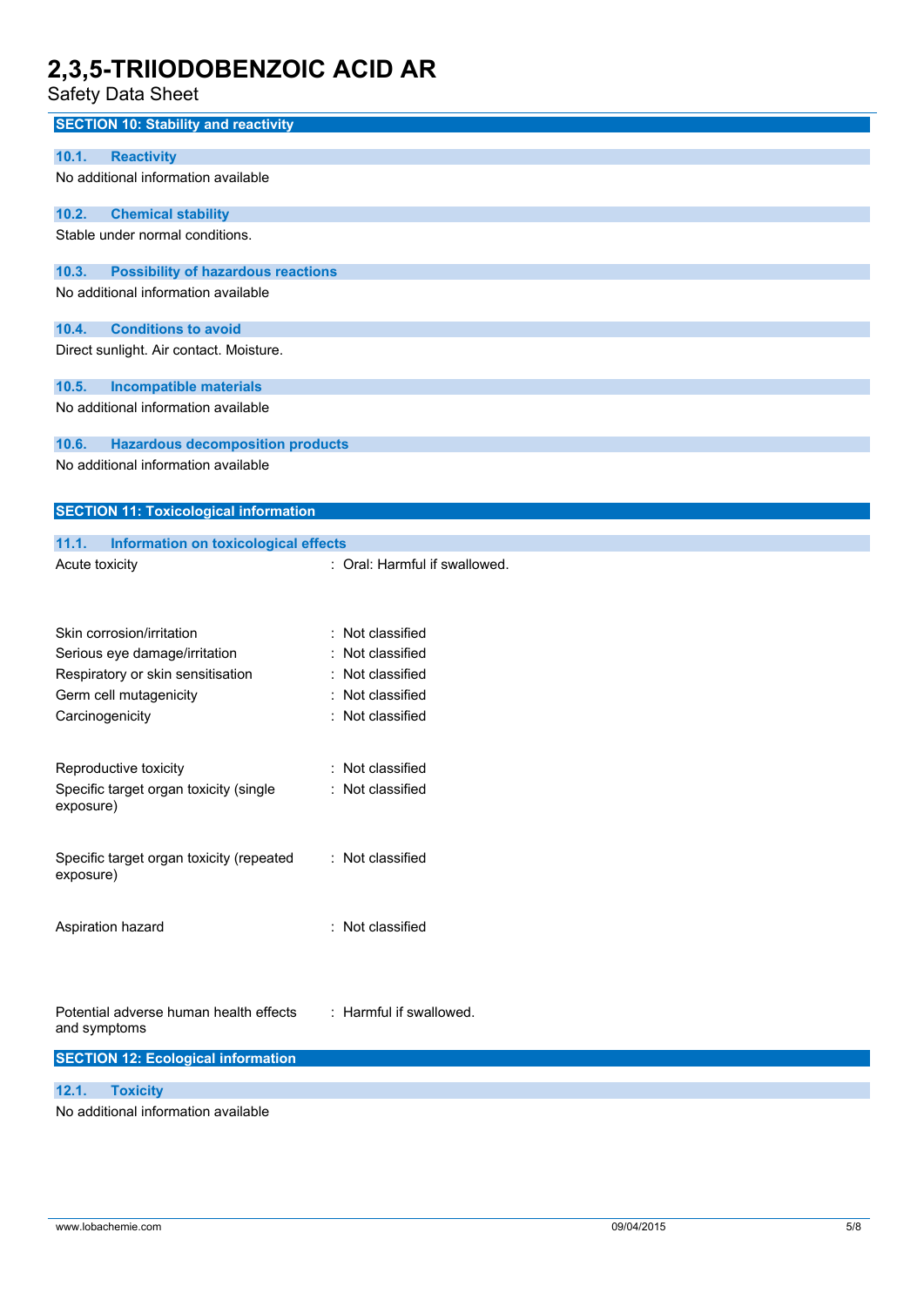Safety Data Sheet

| 12.2.<br><b>Persistence and degradability</b>                                    |                                    |
|----------------------------------------------------------------------------------|------------------------------------|
| No additional information available                                              |                                    |
|                                                                                  |                                    |
|                                                                                  |                                    |
| 12.3.<br><b>Bioaccumulative potential</b><br>No additional information available |                                    |
|                                                                                  |                                    |
|                                                                                  |                                    |
| 12.4.<br><b>Mobility in soil</b>                                                 |                                    |
| No additional information available                                              |                                    |
|                                                                                  |                                    |
| 12.5.<br><b>Results of PBT and vPvB assessment</b>                               |                                    |
| No additional information available                                              |                                    |
|                                                                                  |                                    |
|                                                                                  |                                    |
| <b>Other adverse effects</b><br>12.6.                                            |                                    |
| No additional information available                                              |                                    |
| <b>SECTION 13: Disposal considerations</b>                                       |                                    |
|                                                                                  |                                    |
| 13.1.<br><b>Waste treatment methods</b>                                          |                                    |
| Product/Packaging disposal<br>recommendations                                    | : Dispose of contents/container to |
|                                                                                  |                                    |
| <b>SECTION 14: Transport information</b>                                         |                                    |
| In accordance with ADR / RID / IMDG / IATA / ADN                                 |                                    |
|                                                                                  |                                    |
|                                                                                  |                                    |
| 14.1.<br><b>UN number</b>                                                        |                                    |
| UN-No. (ADR)                                                                     | : Not applicable                   |
| UN-No. (IMDG)                                                                    | Not applicable                     |
| UN-No.(IATA)                                                                     | Not applicable                     |
| UN-No.(ADN)                                                                      | Not applicable                     |
| UN-No. (RID)                                                                     | Not applicable                     |
| 14.2.<br><b>UN proper shipping name</b>                                          |                                    |
| Proper Shipping Name (ADR)                                                       | : Not applicable                   |
| Proper Shipping Name (IMDG)                                                      | Not applicable                     |
| Proper Shipping Name (IATA)                                                      | : Not applicable                   |
| Proper Shipping Name (ADN)                                                       | Not applicable                     |
| Proper Shipping Name (RID)                                                       | : Not applicable                   |
|                                                                                  |                                    |
| 14.3.<br><b>Transport hazard class(es)</b>                                       |                                    |
| <b>ADR</b>                                                                       |                                    |
| Transport hazard class(es) (ADR)                                                 | : Not applicable                   |
|                                                                                  |                                    |
| <b>IMDG</b>                                                                      |                                    |
| Transport hazard class(es) (IMDG)                                                | : Not applicable                   |
|                                                                                  |                                    |
| <b>IATA</b><br>Transport hazard class(es) (IATA)                                 | : Not applicable                   |
|                                                                                  |                                    |
| <b>ADN</b>                                                                       |                                    |
| Transport hazard class(es) (ADN)                                                 | : Not applicable                   |
|                                                                                  |                                    |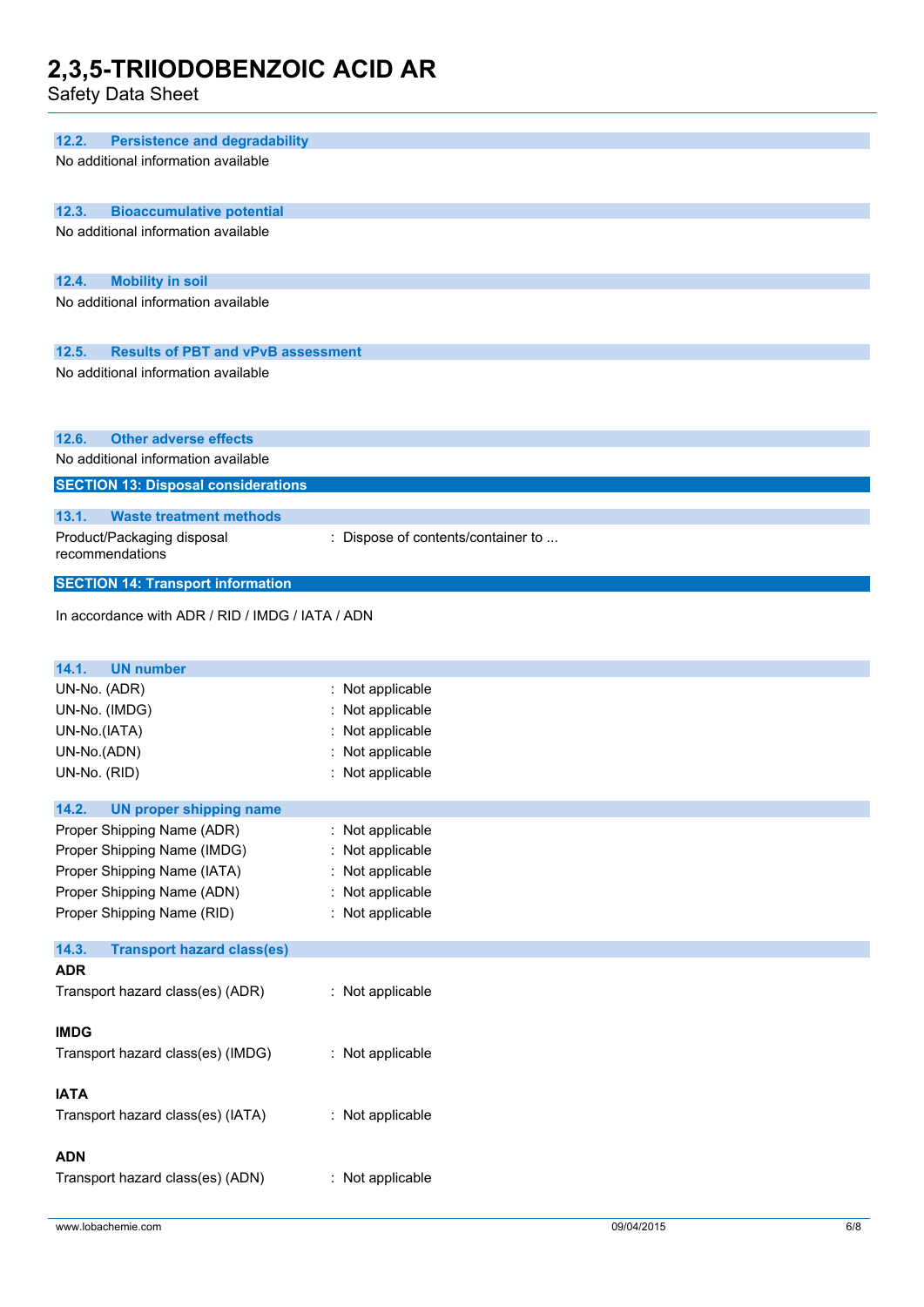Safety Data Sheet

| <b>RID</b>                            |                                          |
|---------------------------------------|------------------------------------------|
| Transport hazard class(es) (RID)      | : Not applicable                         |
| 14.4.<br><b>Packing group</b>         |                                          |
| Packing group (ADR)                   | : Not applicable                         |
| Packing group (IMDG)                  | : Not applicable                         |
| Packing group (IATA)                  | : Not applicable                         |
| Packing group (ADN)                   | : Not applicable                         |
| Packing group (RID)                   | : Not applicable                         |
| <b>Environmental hazards</b><br>14.5. |                                          |
| Dangerous for the environment         | : No                                     |
| Marine pollutant                      | : No                                     |
| Other information                     | : No supplementary information available |

| 14.6. | Special precautions for user |  |
|-------|------------------------------|--|
|       |                              |  |

#### **- Overland transport**

No data available

### **- Transport by sea**

No data available

### **- Air transport**

No data available

### **- Inland waterway transport**

No data available

### **- Rail transport**

No data available

**14.7. Transport in bulk according to Annex II of MARPOL 73/78 and the IBC Code**

Not applicable

**SECTION 15: Regulatory information**

**15.1. Safety, health and environmental regulations/legislation specific for the substance or mixture**

#### **15.1.1. EU-Regulations**

No REACH Annex XVII restrictions 2,3,5-TRIIODOBENZOIC ACID AR is not on the REACH Candidate List 2,3,5-TRIIODOBENZOIC ACID AR is not on the REACH Annex XIV List

#### **15.1.2. National regulations**

### **Germany**

12th Ordinance Implementing the Federal : Is not subject of the 12. BlmSchV (Hazardous Incident Ordinance)Immission Control Act - 12.BImSchV